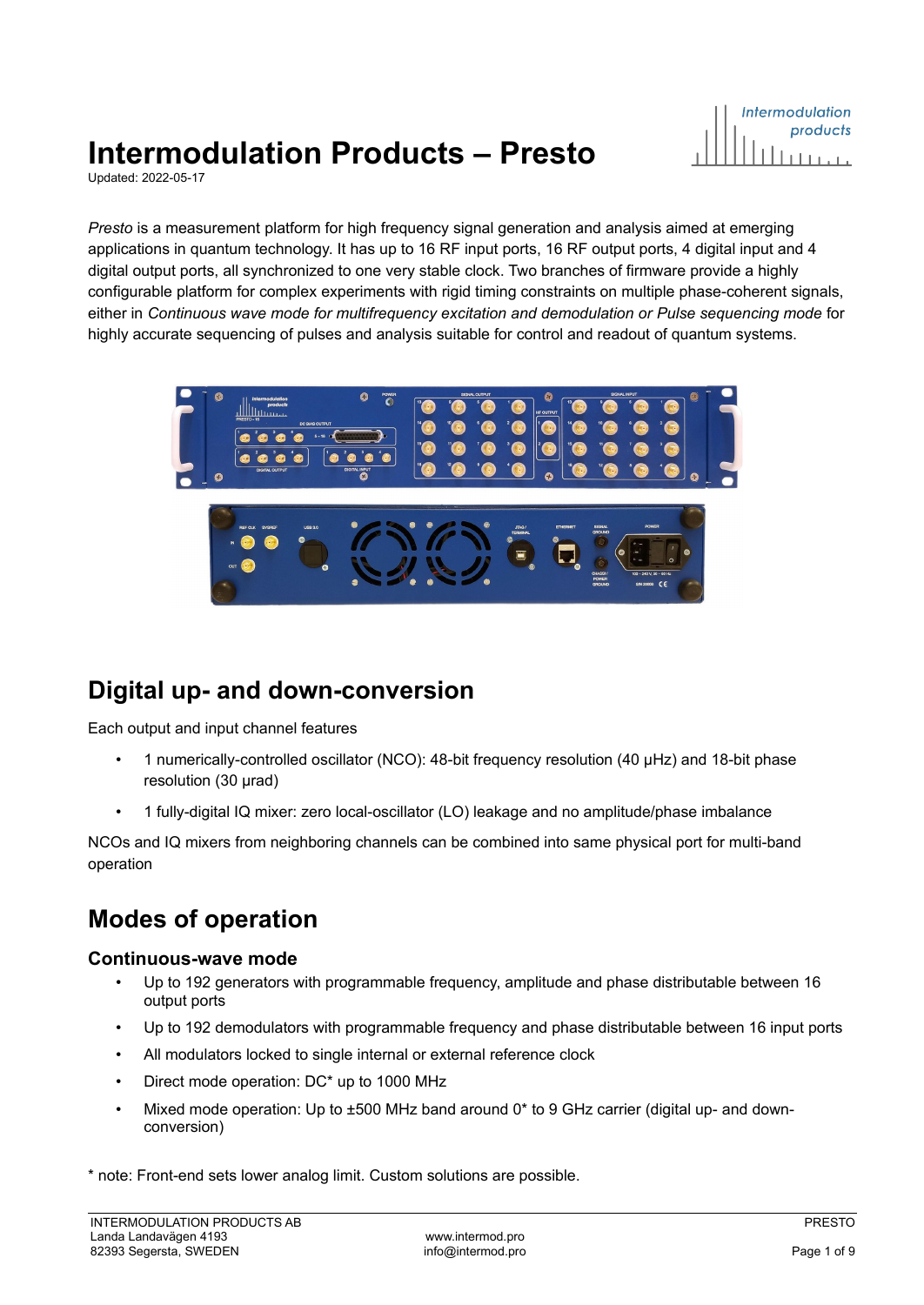

#### **Pulse-sequencing mode**

- *Output, at each port (x16)*
	- 16 templates (direct output) or envelopes (multiplied by carrier)
	- Maximum single-template length 1 μs (concatenation and continuous looping possible)
	- Template sampling resolution 500 ps (direct mode) or 1 ns (mixed mode)
	- 2 carrier-tone generators with user-defined frequency and phase
	- 2 user-defined gain blocks
- *Input, resources distributable between 16 input ports*
	- Contiguous sampling window, maximum 524 μs (2<sup>19</sup> samples)
	- Total sample memory 268 ms (2<sup>29</sup> samples)
	- Averaging of multiple windows in FPGA, maximum 65k (2 <sup>16</sup>) windows at full-scale input
	- Template matching (state discrimination) in FPGA, 128 templates (max length 1 μs)
- *Experiment design: sequencer*
	- Stepper with 512 values with 40-bit resolution of frequency (0.9 mHz resolution) and phase (6 prad resolution) per carrier-tone generator
	- Stepper with 512 values (17-bit resolution) of scale per output-gain block
	- Event coordinator for timing of input and output sequences, 10736 events
	- Event time resolution 2 ns
	- Fast feedback from template matching, total latency (analog signal in to analog signal out) between 184 and 254 ns, depending on enabled features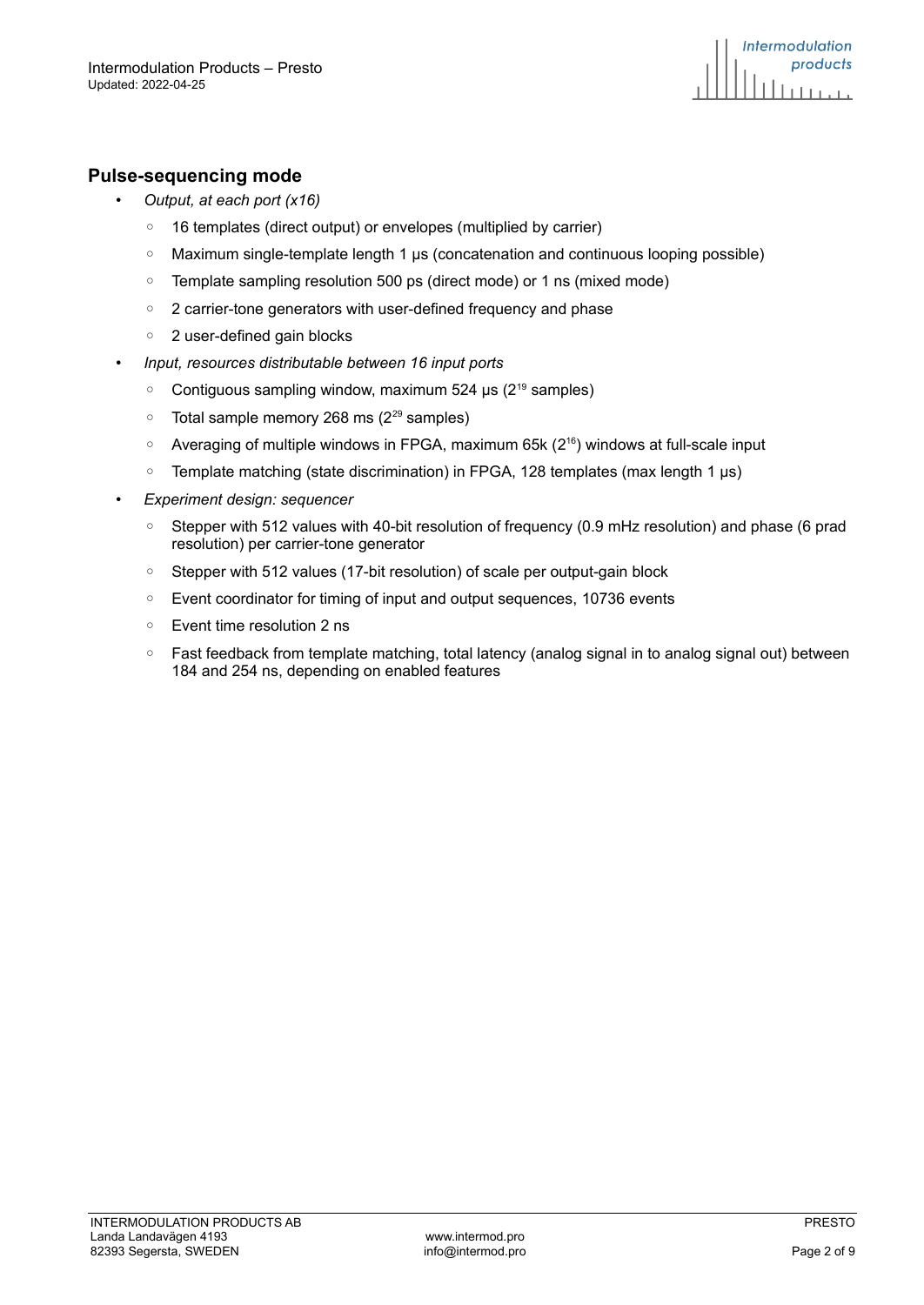## **Specifications**

#### **RF inputs**

| # ports                   | 8                          | 16                        |
|---------------------------|----------------------------|---------------------------|
| Impedance                 | 50 $\Omega$<br>50 $\Omega$ |                           |
| Coupling                  | various options            | various options           |
| Maximum frequency*        | 9 GHz                      | 9 GHz                     |
| Sampling**                | 14-bit ADC up to 5 GS/s    | 14-bit ADC up to 2.5 GS/s |
| Range***                  | 1 dBm (min range)          | 1 dBm (min range)         |
| Variable input            | 0 to 27 dB in 1-dB steps   | 0 to 27 dB in 1-dB steps  |
| attenuation (analog)<br>. |                            |                           |

\* see input noise figure below

\*\* rate selectable at runtime

\*\*\* see input range figure below

#### **RF outputs**

| # ports                           | 8                                                   | 16                                                  |  |
|-----------------------------------|-----------------------------------------------------|-----------------------------------------------------|--|
| Impedance                         | 50 $\Omega$                                         | 50 $\Omega$                                         |  |
| <b>Coupling</b>                   | various options                                     | various options                                     |  |
| Maximum frequency*                | 9 GHz                                               | 9 GHz                                               |  |
| <b>Sampling</b>                   | 14-bit DAC up to 10 GS/s<br>(selectable at runtime) | 14-bit DAC up to 10 GS/s<br>(selectable at runtime) |  |
| Range*                            | 6.5 dBm (at max range) $<$ 200 MHz                  | 6.5 dBm (at max range) $<$ 200 MHz                  |  |
| Variable output power<br>(analog) | -18.5 dBm to 6.5 dBm                                | $-18.5$ dBm to 6.5 dBm                              |  |

\* see output power versus frequency figure below

#### **RF noise and distortion**

| Input voltage noise*                      | 10 nV/ $\sqrt{Hz}$ , -147 dBm/Hz @ 240 MHz |
|-------------------------------------------|--------------------------------------------|
| Input harmonic distortion                 | -75 dBc @ 240 MHz                          |
| (typ, from HD2 and HD3)                   | -56 dBc @ 3.5 GHz                          |
|                                           | -46 dBc @ 5.9 GHz                          |
| Input intermodulation distortion          | -81 dBc @ 240 MHz                          |
| (typ, from IM3, input at -7 dBFS)         | -69 dBc @ 3.5 GHz                          |
|                                           | -53 dBc @ 5.9 GHz                          |
| <b>Output harmonic distortion</b>         | -82 dBc @ 240 MHz                          |
| (typ, from HD2 and HD3, output at 0 dBFS) | -68 dBc @ 3.5 GHz                          |
|                                           | -59 dBc @ 5.9 GHz                          |
| Output intermodulation distortion         | -89 dBc @ 240 MHz                          |
| (typ, from IM3, output at -6 dBFS)        | -73 dBc @ 3.5 GHz                          |
|                                           | -71 dBc @ 5.9 GHz                          |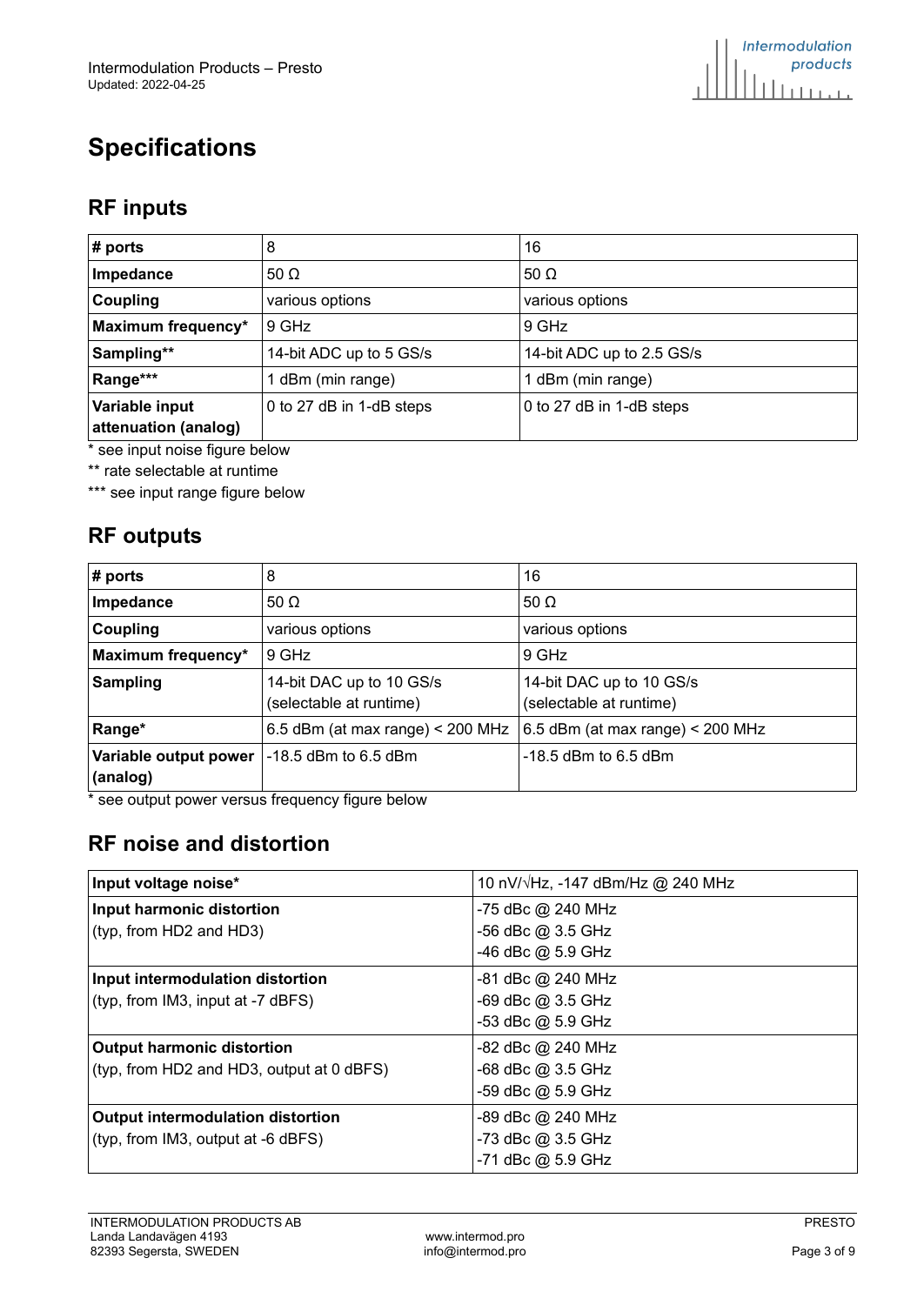| <b>Cross-talk isolation between channels</b> | $-70$ dBc $@0 - 6$ GHz                                                                                                                    |
|----------------------------------------------|-------------------------------------------------------------------------------------------------------------------------------------------|
| Output noise floor (typ)                     | 3 nV/√Hz, -158 dBm/Hz @ 240 MHz                                                                                                           |
| Output phase noise (typ)                     | -125 dBc/Hz at 10 kHz offset, 1 GHz carrier<br>-115 dBc/Hz at 10 kHz offset, 3 GHz carrier<br>-109 dBc/Hz at 10 kHz offset, 6 GHz carrier |
| Output phase jitter (12 kHz – 20 MHz)        | 105 fs rms @ 3 GHz                                                                                                                        |

\* see noise figure below

#### **Digital markers / triggers**

| # input ports            | 4             |
|--------------------------|---------------|
| Input impedance          | 10 k $\Omega$ |
| # output ports           | 4             |
| <b>Output impedance</b>  | 50 $\Omega$   |
| Output voltage           | 3.3V          |
| Output rise time, 10-90% | 670 ps        |
| Output rise time, 20-80% | 440 ps        |
| Output fall time, 90-10% | 570 ps        |
| Output fall time, 80-20% | 360 ps        |

#### **HF outputs**

Presto provides two high-frequency outputs for continuous-wave operation. These outputs are frequency locked to all other clocks in Presto, but lack a flexible phase synchronization. Ideal applications include generating pump tones for parametric amplifiers in phase-insensitive (phase-preserving) mode.

| $\#$ ouput ports        | 2                                             |
|-------------------------|-----------------------------------------------|
| <b>Output inpedance</b> | $50$ Ω                                        |
| <b>Frequency range</b>  | 10 MHz – 15 GHz                               |
| Output power            | $ 8$ dBm $@$ 8 GHz                            |
|                         | $\overline{5}$ dBm $\overline{\omega}$ 15 GHz |

#### **Clock reference**

| Internal        | temperature-compensated crystal oscillator (TCXO), frequency stability ±50 ppb     |  |
|-----------------|------------------------------------------------------------------------------------|--|
|                 | -OCXO option: oven-controlled crystal oscillator, frequency stability ±20 ppb      |  |
| <b>External</b> | Programmable reference input up to 750 MHz and output up to 3 GHz (10 MHz default) |  |

#### **General**

| <b>Connectors</b>        | SMA, signal ground isolated from enclosure / PE                                                   |  |
|--------------------------|---------------------------------------------------------------------------------------------------|--|
| <b>Communication</b>     | Gigabit Ethernet. The device is fully computer controlled (Windows, Mac and Linux<br>compatible). |  |
| <b>Power supply</b>      | 100-250 V, 50-60 Hz                                                                               |  |
| <b>Country of origin</b> | Sweden                                                                                            |  |
| <b>Classifications</b>   | HS 9030.84.00, ECCN 3A002.h (note, export control may apply)                                      |  |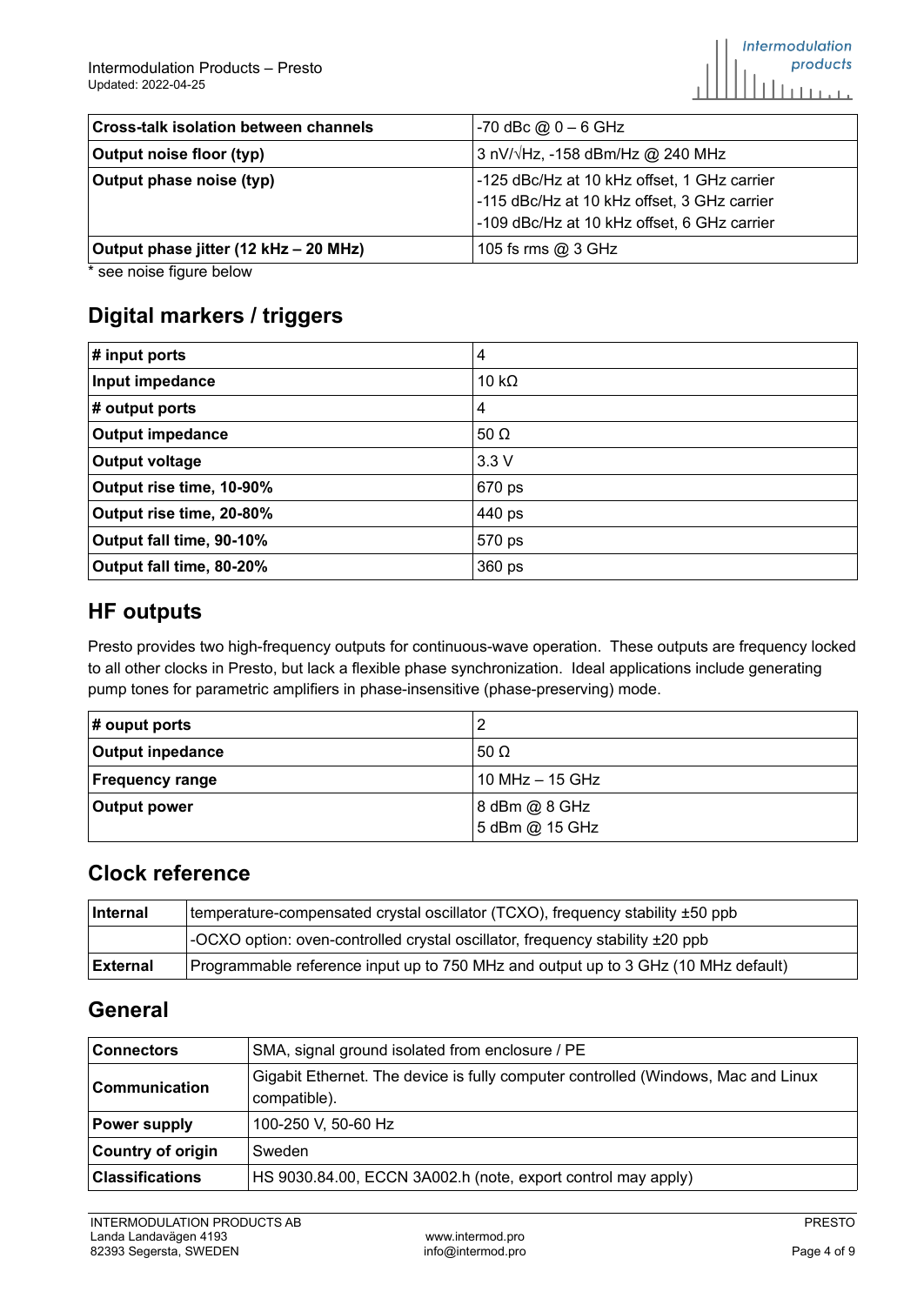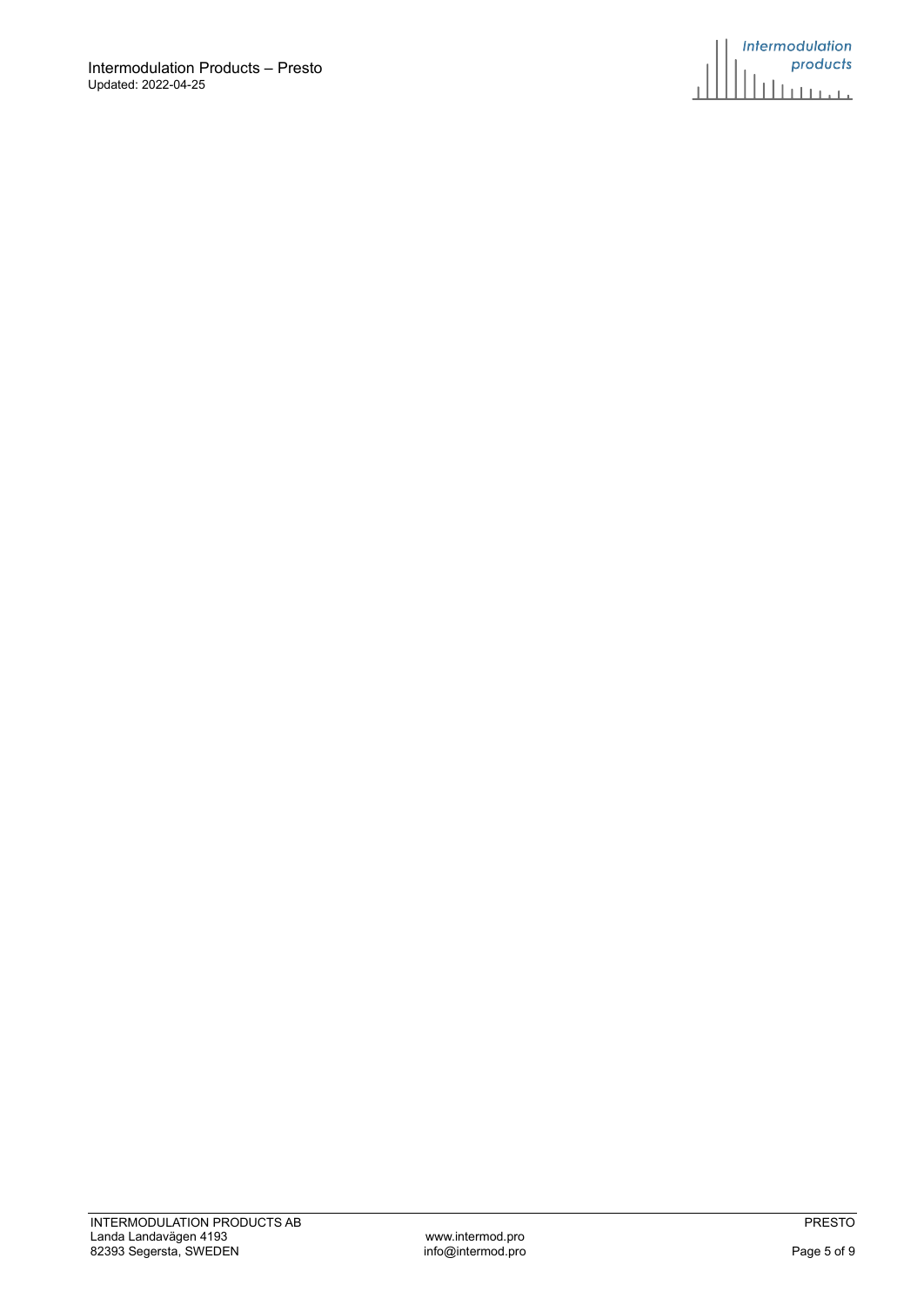#### **Analog front-end configurations**

| Configuration | Inputs                          | Outputs                                                    | Description / applications  |
|---------------|---------------------------------|------------------------------------------------------------|-----------------------------|
| $-8-OC$       | 4x 3-8 GHz<br>4x 10 MHz - 3 GHz | $4x3 - 8$ GHz<br>$2x 10 MHz - 3 GHz$<br>$2x$ DC $-500$ MHz | Mixture of multiple ranges. |
| $-16-QC$      | 8x 3-8 GHz<br>8x 10 MHz - 3 GHz | $8x3 - 8$ GHz<br>$4x 10 MHz - 3 GHz$<br>$4x$ DC $-500$ MHz | Mixture of multiple ranges. |

#### **DC bias output**

Additional output ports for DC biasing (voltage source) can be added with option "-DC".

| <b>Number of channels</b>    | 16                                                                       |  |
|------------------------------|--------------------------------------------------------------------------|--|
| <b>Connectors</b>            | 4 SMA, 1 DSub-25                                                         |  |
| Software-selectable          | 0-3.33 V, 0-6.67 V, ±3.33 V, ±6.67 V, ±10 V, independent on each channel |  |
| ranges                       |                                                                          |  |
| <b>Resolution</b>            | 16 bit                                                                   |  |
| <b>Output noise</b>          | 60 nV/√Hz @ 1 kHz                                                        |  |
|                              | 45 nV/√Hz @ 10 kHz                                                       |  |
|                              | 1.7 $\mu$ V rms 0.1 Hz to 10 Hz                                          |  |
| <b>Voltage accuracy</b>      | $±250$ ppm max                                                           |  |
| <b>Temperature stability</b> | 2 ppm/ $\mathrm{C}$                                                      |  |
| <b>Output impedance</b>      | 1 k $\Omega$                                                             |  |
| <b>Compliance current</b>    | 10 mA                                                                    |  |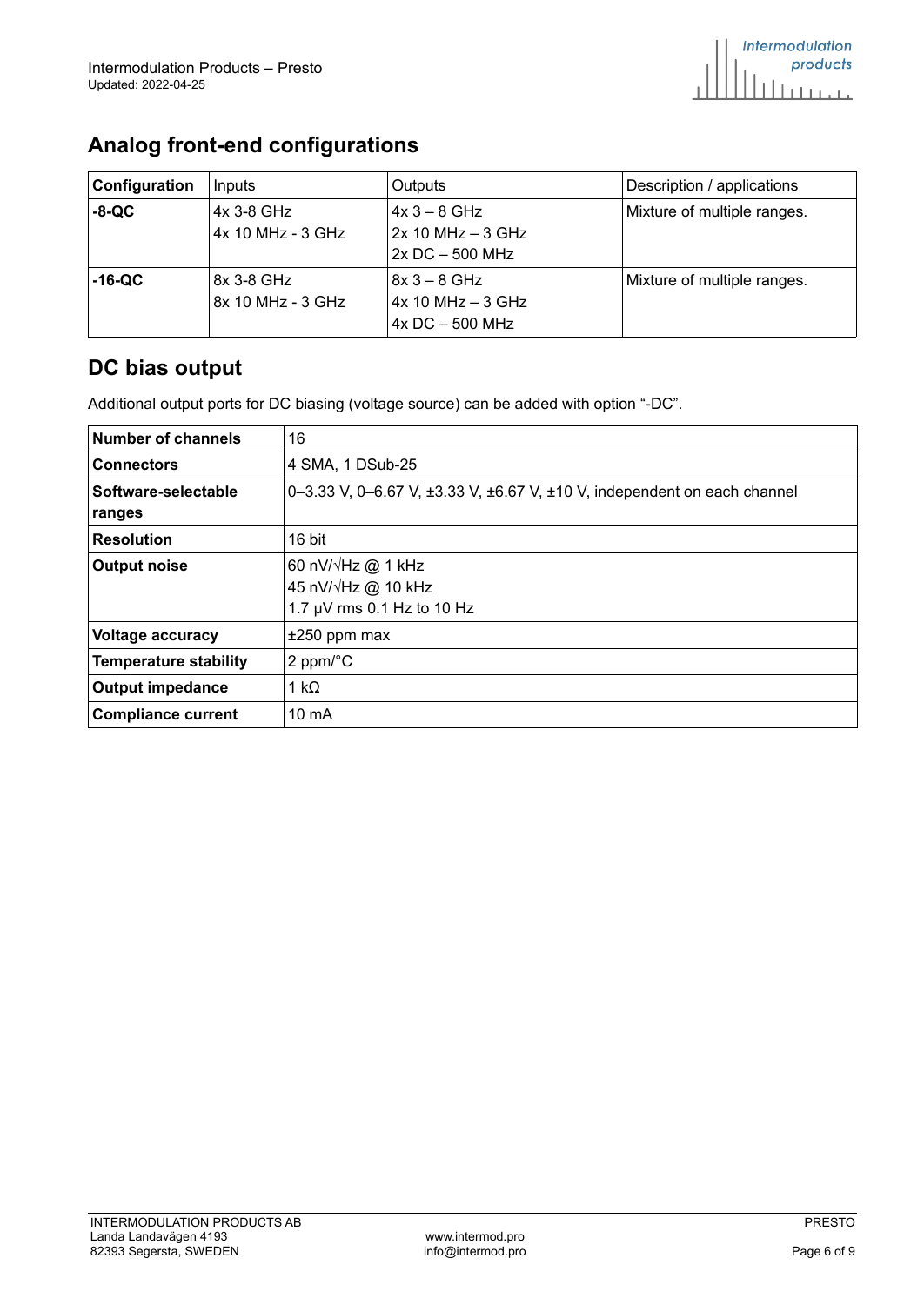

### **Typical output phase noise**

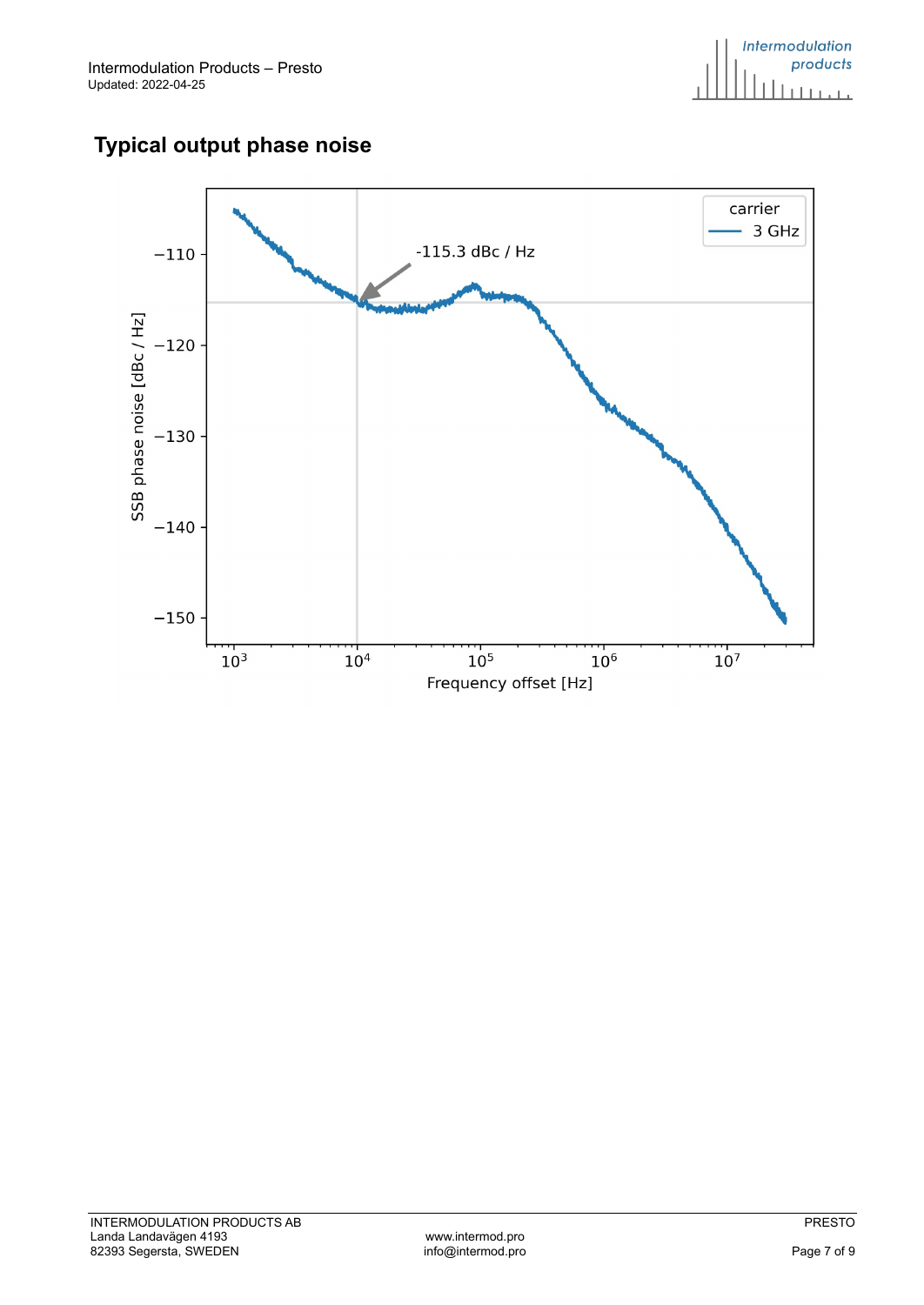

### **Output range vs frequency**



## **Input range versus frequency**